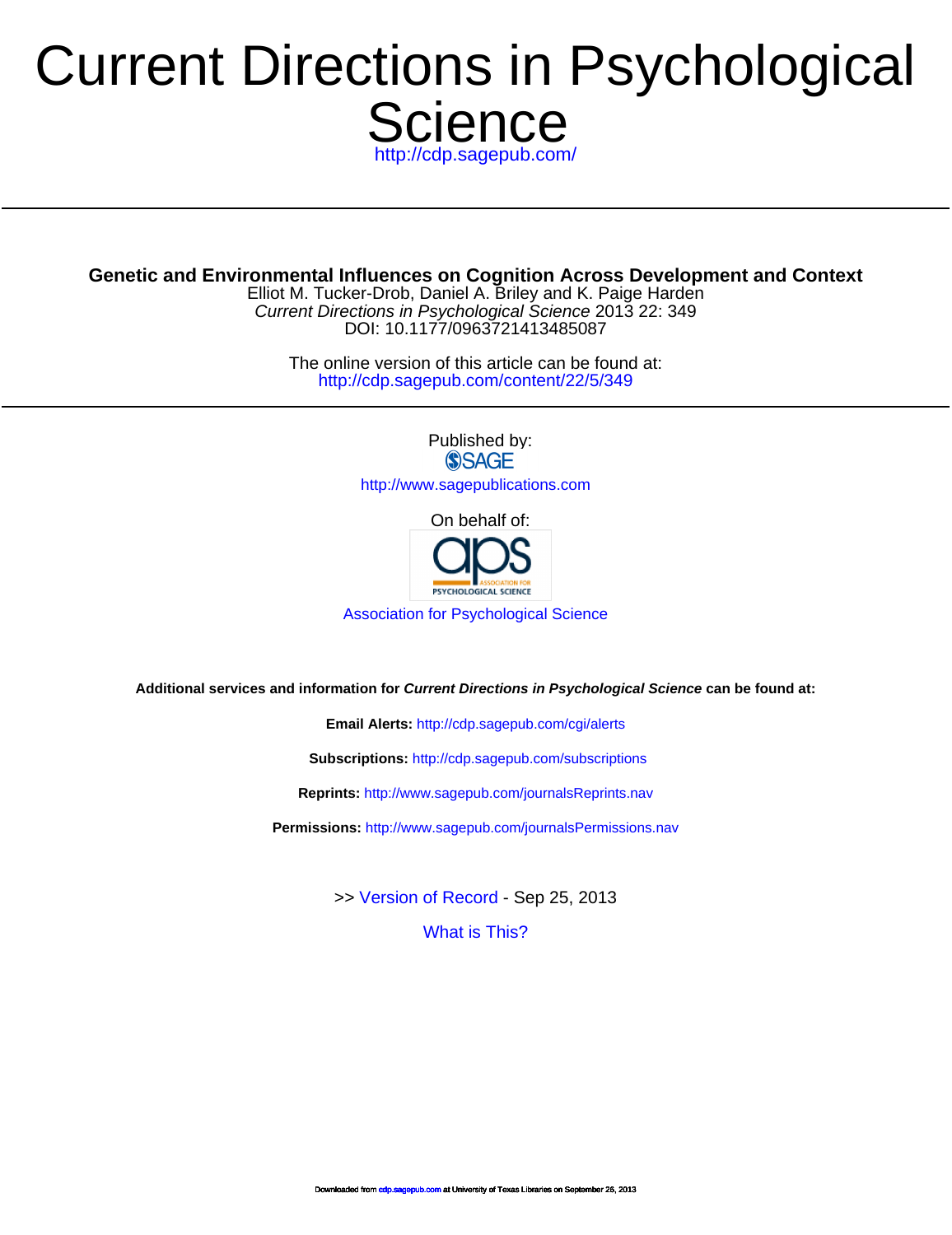# Genetic and Environmental Influences on Cognition Across Development and Context

Current Directions in Psychological Science 22(5) 349–355 © The Author(s) 2013 Reprints and permissions: sagepub.com/journalsPermissions.nav DOI: 10.1177/0963721413485087 cdps.sagepub.com **SSAGE** 

Elliot M. Tucker-Drob, Daniel A. Briley, and K. Paige Harden

Department of Psychology and Population Research Center, University of Texas at Austin

#### Abstract

Genes account for between approximately 50% and 70% of the variation in cognition at the population level. However, population-level estimates of heritability potentially mask marked subgroup differences. We review the body of empirical evidence indicating that (a) genetic influences on cognition increase from infancy to adulthood, and (b) genetic influences on cognition are maximized in more advantaged socioeconomic contexts (i.e., a Gene × Socioeconomic Status interaction). We discuss potential mechanisms underlying these effects, particularly transactional models of cognitive development. Transactional models predict that people in high-opportunity contexts actively evoke and select positive learning experiences on the basis of their genetic predispositions; these learning experiences, in turn, reciprocally influence cognition. The net result of this transactional process is increasing genetic influence with increasing age and increasing environmental opportunity.

#### Keywords

cognitive ability, intelligence, Gene × Environment interaction, behavior genetics, cognitive development

*Intelligence is mostly a matter of heredity, as we know from studies of identical twins reared apart. . . . Social programs that seek to raise I.Q. are bound to be futile. Cognitive inequalities, being written in the genes, are here to stay, and so are the social inequalities that arise from them. What I have just summarized, with only a hint of caricature, is the hereditarian view of intelligence.*

> —Jim Holt, *New York Times* Sunday Book Review, March 27, 2009

In modern industrialized populations, cognition is approximately 50% to 70% *heritable* (Bouchard & McGue, 1981). This means that genetic differences between people account for 50% to 70% of the variation in performance on tests of cognitive abilities, such as reasoning, memory, processing speed, mental rotation, and knowledge. These heritability estimates are based on studies of identical and fraternal twins raised together, identical twins separated at birth and raised apart, and adoptive families. All of these designs hinge on the question of whether more genetically related individuals (e.g., biological siblings versus adoptive siblings) are also more similar in their cognitive ability. More recently, molecular

genetic studies of unrelated persons have converged on similar heritability estimates (Chabris et al., 2012; Davies et al., 2011). Despite the vociferous objections of critics of behavioral genetic research (e.g. Charney, 2012), whether genetic differences between individuals account for variation in cognition is no longer a question of serious scientific debate. As McGue (1997, p. 417) commented, "That the debate now centres on whether IQ is 50% or 70% heritable is a remarkable indication of how the nature-nurture question has shifted."

These heritability estimates have been interpreted both by scientists and by the lay public—to mean that environmental experiences have a minimal impact on cognition. In this article, we describe an alternative interpretation of what it means for cognition to be heritable: Rather than rendering environments impotent, genetic influences on cognition are the result of accumulating environmental experiences and depend on exposure to high-quality environmental contexts over time.

#### Corresponding Author:



Elliot M. Tucker-Drob, Department of Psychology, University of Texas at Austin, 108 E. Dean Keeton Stop A8000, Austin, TX 78712-1043 E-mail: tuckerdrob@utexas.edu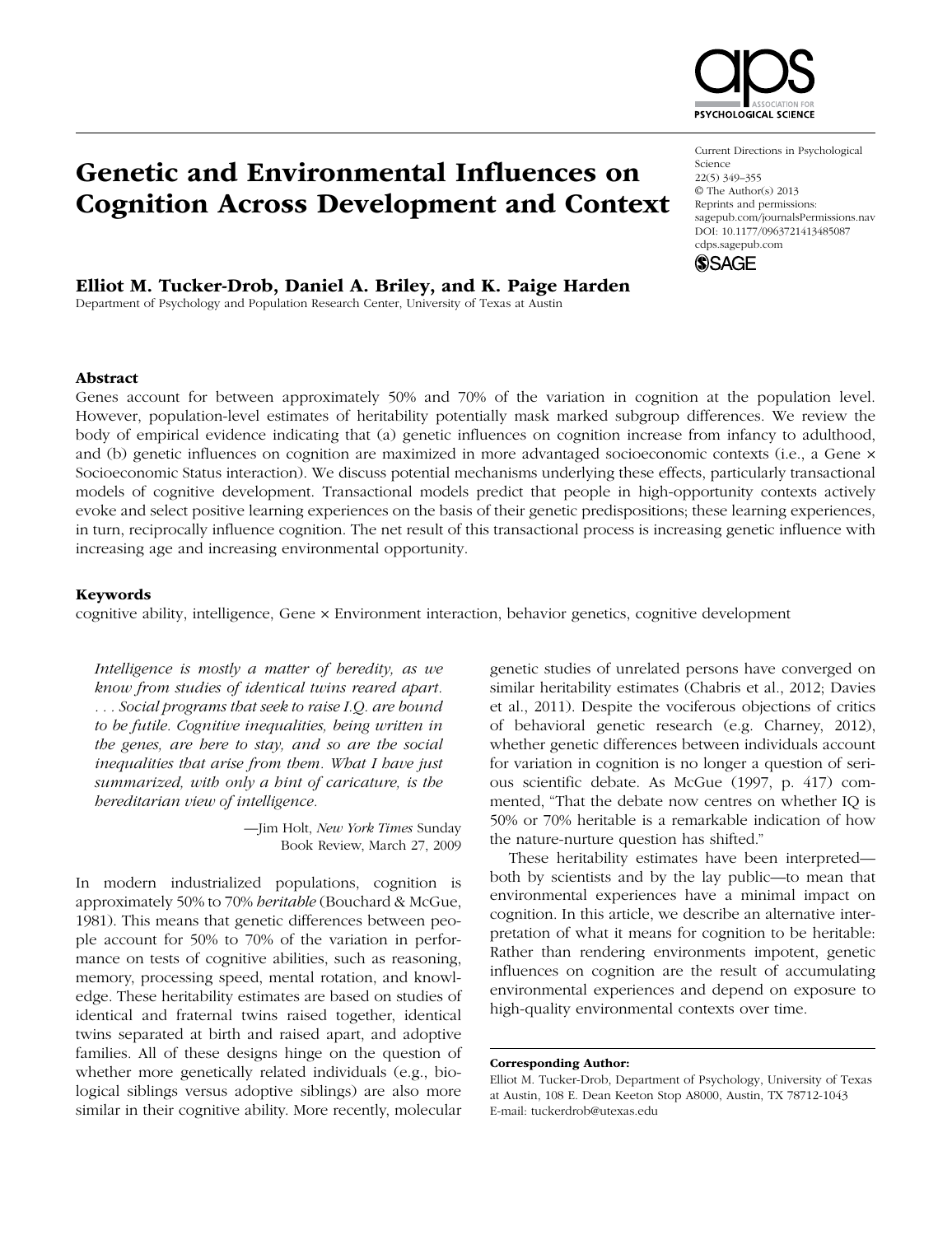# An "Educational" Example: The Heritability of Educational Attainment in the 20th Century

To illustrate how genetic influences on psychosocial outcomes can depend on the environment, we begin with an example involving generational differences in educational attainment. After World War II, there was a dramatic expansion of access to education in Norway. In 1960, the average educational attainment for Norwegian adults was 5.92 years; by 2000, it was 11.86 years (Barro & Lee, 2000). This expansion was driven by postwar increases in government-sponsored student loans and by a social climate that increasingly valued education (Kuhnle, 1986). In contrast, prewar educational opportunities in Norway were less universal, and educational attainment was much more dependent on family social class. Over this same period, the heritability of educational attainment nearly doubled, from 40% for Norwegian male twins born before 1940 to approximately 70% for those born after 1940 (Heath et al., 1985).

If it were indeed the case, as suggested by the *New York Times* quote above, that heritability imposes an upper limit on the effectiveness of social change, then why would sweeping social changes be accompanied by an increase in both the level and the heritability of educational attainment? One explanation is that, as social opportunity increases, a person's educational attainment becomes increasingly a function of his or her individual characteristics—interests, motivation, work ethic, and scholastic aptitude—rather than social position. To the extent that these individual characteristics reflect genetic differences between people, however slight, then the net result of individuals' selecting their own educational paths is greater heritability of educational attainment. This explanation implies that heritability is maximized when people are free to select their own experiences. This same process may be a key mechanism for cognitive development.

# Transactional Models of Cognitive Development

*Gene-environment correlation*—in which environmental experiences become sorted on the basis of individuals' genetically influenced traits—is not specific to educational attainment. Rather, behavioral genetic studies have found that a broad array of presumably "environmental" experiences—such as negative life events, relationships with parents, and experiences with peers—are themselves heritable (Kendler & Baker, 2007). That is, genetically similar people (such as monozygotic twins) experience more similar environments, whereas genetically dissimilar people (such as adoptive siblings) experience less similar environments.

*Transactional models* posit that these gene-environment correlations are key mechanisms of cognitive development. Early genetically influenced behaviors lead a person to select (and to be selected into) particular types of environments; these environments, in turn, have causal effects on cognition and serve to reinforce the original behaviors that led to those experiences. As Dickens and Flynn (2001, p. 347) stated, "higher IQ leads one into better environments causing still higher IQ, and so on." In addition to early cognitive ability, "noncognitive" traits, such as motivation and intellectual interest, may also lead children into cognition-enhancing environments (Tucker-Drob & Harden, 2012b). For instance, higher achievement motivation may lead students to enroll in more challenging courses, spend free time engrossed in intellectually stimulating activities, and engage parents, peers, and teachers in more sophisticated discourse.

Longitudinal research has documented bidirectional associations consistent with transactional processes. For example, not only does greater parental stimulation predict children's subsequent test scores, but children's test scores also predict higher subsequent stimulation by parents (e.g., Lugo-Gil & Tamis-LeMonda, 2008; Tucker-Drob & Harden, 2012a). Moreover, children's dispositions toward engaging with stimulating learning environments predict later test scores, and children's test scores predict their later dispositions toward learning (Marsh, Trautwein, Lüdtke, Köller, & Baumert, 2005). Such positive feedback loops may yield increasing dividends. If genes influence a child's early behaviors, even small initial genetic differences can be compounded via gene-environment correlation, leading to large estimates of genetic effects. In this way, the genetic effects on individual differences in psychological development can depend on reciprocal transactions with the environment. As Scarr and McCartney (1983) explained,

We do not think that development is precoded in the genes and merely emerges with maturation. Rather, we stress the role of the genotype in determining which environments are actually experienced and what effects they have on the developing person. (p. 425)

Transactional models propose that genetic differences between people matter for cognition because initial genetic differences lead to different environmental experiences. The "end state" of this transactional process high levels of and high heritability of cognitive ability—is therefore expected to differ depending on the quality and availability of environmental experiences. Thus, differences in heritability between groups can provide important information about the developmental processes undergirding cognition. Contemporary research in behavioral genetics of cognition has identified two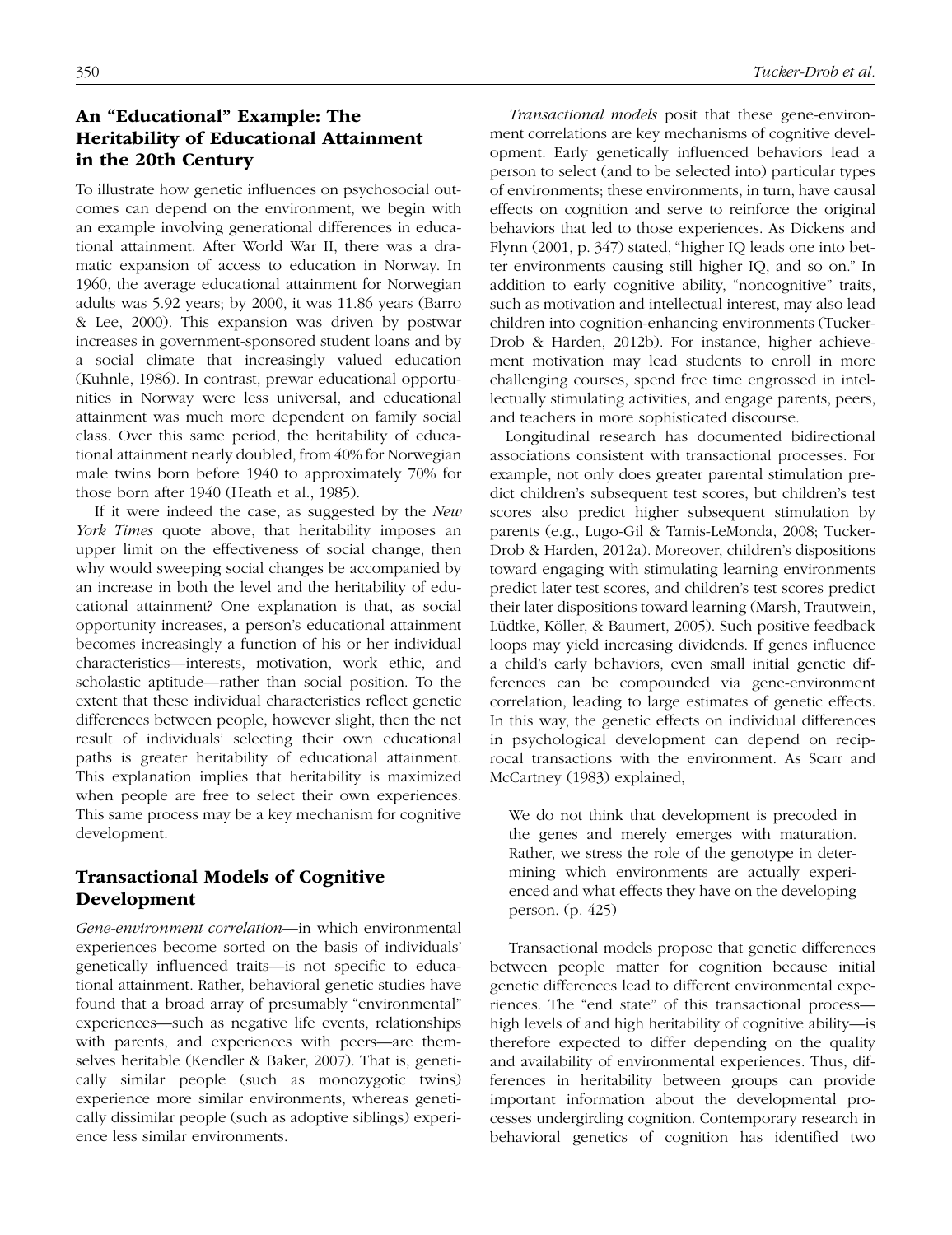dimensions along which heritability differs: age/ development and socioeconomic advantage. Below, we summarize results from these two streams of research and describe how these results can be understood within the framework of transactional models.

# Developmental Changes in Heritability

Children are born with all of their genes, and they experience an ever-wider array of environmental inputs as they develop. One might therefore expect that genetic variation will account for less and less variation in psychological outcomes with age. However, in contrast to this intuitive hypothesis, genetic influences on cognition actually *increase* substantially with age. Aggregated results from 11 unique longitudinal twin and adoption studies of cognition are shown in Figure 1. In infancy, genes account for less than 25% of the variation in cognition, whereas the shared family environment accounts for approximately 60%. By adolescence, however, genes account for approximately 70% of the variation in cognition, and the shared environment accounts for virtually no variation. These age-related patterns were identified in cross-sectional analyses originally by McCartney, Harris, and Bernieri (1990) and McGue, Bouchard, Iacono, and Lykken (1993), and more recently by Haworth et al. (2009).

We can understand the developmental increase in the heritability of cognition within the transactional framework. As children select and evoke experiences in line with their genetic predispositions, and as these experiences, in turn, stimulate their cognitive development, early genetic influences on cognition will become amplified. This compounding process is expected to become accelerated as children gain increasingly more autonomy in selecting their peer groups, afterschool activities, academic courses, and other positive learning experiences.

A second explanation for the developmental increase in heritability is that "new" genes that did not previously influence cognition may become activated later in development. For example, the biological changes of puberty may trigger changes in gene expression, or genetic differences that were not previously relevant for cognition may become relevant as children's social contexts change. In fact, both "new" gene activation and gene-environment transactions may contribute to developmental increases in the heritability of cognition, and the relative importance of each process may differ across the lifespan. Longitudinal behavioral genetic studies have indicated that activation of "new" genes may be the primary mechanism underlying increasing heritability in early childhood, whereas transactional processes may be the primary mechanism underlying increasing heritability in middle childhood and adolescence (Briley & Tucker-Drob, in press).

Unfortunately, much of what is known about the behavioral genetics of cognitive development has been



Fig. 1. Proportion of variance in cognition as a function of age. Shading around each line represents the imprecision of the estimate (± 1 *SE*). The family environment, often termed the shared environment, represents environmental influences that make siblings raised in the same family more similar to one another. The unique environment, often termed the nonshared environment, represents environmental influences that differentiate siblings raised in the same family. Data were aggregated from published reports, based on 11 unique longitudinal twin and adoption samples (weighted by the precision of the individual estimates): the Colorado Adoption Project (Petrill et al., 2004), the Early Childhood Longitudinal Study—Birth Cohort (Tucker-Drob, Rhemtulla, Harden, Turkheimer, & Fask, 2011), the Longitudinal Twin Study (Bishop et al., 2003), the Louisville Twin Project (McArdle, 1986), the MacArthur Longitudinal Twin Study (Cherny et al., 2001), a Moscow community sample (Malykh, Zyrianova, & Kuravsky, 2003), the Netherlands Twin Registry (Hoekstra, Bartels, & Boomsma, 2007; Polderman et al., 2006; van Soelen et al., 2011), the Twins Early Development Study (Davis, Haworth, & Plomin, 2009), and the Western Reserve Reading Project (Hart, Petrill, Deater-Deckard, & Thompson, 2007). Articles were identified by searching abstracts in PsycINFO. From the search results, we included longitudinal studies with samples of siblings with varying degrees of genetic relatedness, complete cross-time and within-time sibling correlations (or parameters from behavioral genetic models producing expectations for these correlations), measurement using an objective cognition/intelligence test, and participants under age 19 at both baseline and at least one follow-up measurement occasion.

derived from convenience samples of twins in the United States and from representative samples of twins from less racially and socioeconomically diverse populations. Thus, the trend of increasing heritability with age may not apply as well to groups with low socioeconomic status (SES). Next we discuss emerging research on the question of whether the heritability of cognition differs as a function of SES.

# Socioeconomic Differences in Heritability

Under a transactional model of cognitive development, children are expected to select and evoke their environmental experiences on the basis of genetically influenced dispositions, but this process depends on the existence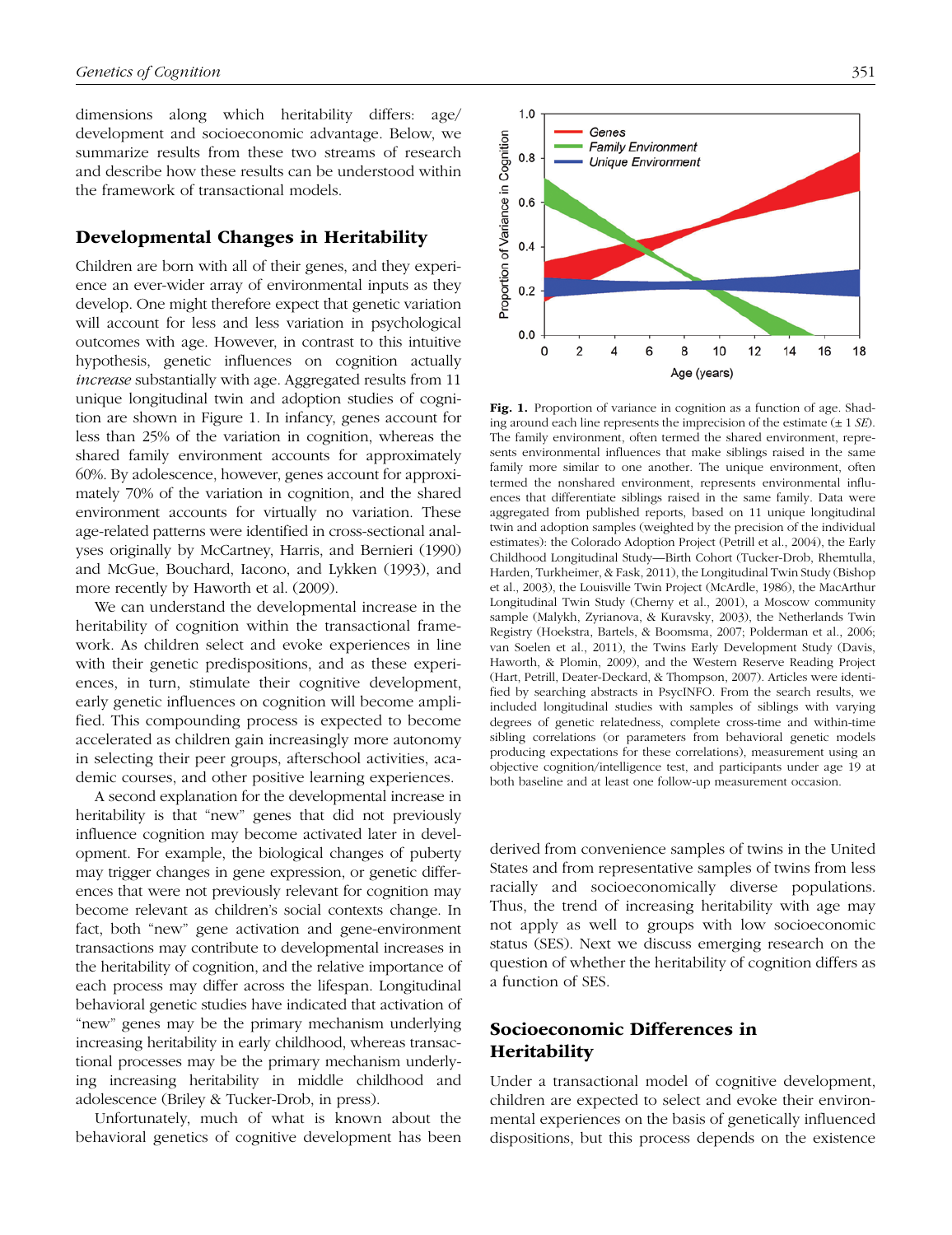of adequate opportunities for such experiences. SES, which is typically measured using parental income, educational attainment, occupational status, or some combination of the three, is an omnibus marker of the quality of environmental opportunity. In high-SES contexts, children have abundant opportunities to select and evoke positive learning experiences on the basis of their genetically influenced motivations and proclivities. In low-SES contexts, children are less likely to receive adequate opportunities for cognitively stimulating experiences, both at home and in school. For example, children from disadvantaged backgrounds typically have less access to enriching books and other learning materials, less rigorous academic experiences, and lower quality interactions with both peers and adults (Duncan & Murnane, 2011). Because low-SES contexts do not support transactional processes, it is predicted that genetic potentials for cognitive development are not fully realized (Bronfenbrenner & Ceci, 1994).

Indeed, research on Gene × SES interaction has indicated that genetic influences on cognition are suppressed by socioeconomic disadvantage. For children in low-SES contexts, the heritability of cognition approaches zero, whereas for children in advantaged contexts, genes account for as much as 80% of individual differences in cognition (see Fig. 2). This Gene  $\times$  SES interaction has been found in young children (Scarr-Salapatek, 1971; Turkheimer, Haley, Waldron, D'Onofrio, & Gottesman, 2003), adolescents (Harden, Turkheimer, & Loehlin, 2007; Rowe, Jacobson, & van den Oord, 1999), and adults (Bates, Lewis, & Weiss, in press). Moreover, although socioeconomic disparities in cognition and achievement are often interpreted as being the result of inequalities in education, Tucker-Drob, Rhemtulla, Harden, Turkheimer, and Fask (2011) found evidence for a Gene × SES interaction on infants' cognitive development between 10 months and 2 years of age, more than 3 years before the typical age of kindergarten entry. Specifically, for children in high-SES homes, genetic influences on cognition increased from approximately 0% at 10 months to 50% at 2 years, whereas for children in low-SES homes, genetic influences on infant cognition remained very close to 0% across the study period. That is, disadvantaged children did *not* show the expected developmental increase in the heritability of cognition. In follow-up work with this sample, a similar Gene × SES interaction was found on school-readiness skills (specifically mathematics) at age 4 years (Rhemtulla & Tucker-Drob, 2012). However, the interaction at 4 years was found to be entirely independent of the Gene × SES interaction earlier in development. This result suggests that Gene  $\times$  SES interactions on cognition occur throughout infancy and early childhood, not because early life disadvantages have left indelible effects on cognition, but rather because low SES



Fig. 2. Variance in mental ability as a function of SES in late infancy (age 2 years) (A). Data come from a nationally representative sample of American twins, 25% of whom lived below the poverty line (Tucker-Drob, Rhemtulla, Harden, Turkheimer, & Fask, 2011). Variance in cognitive aptitude as a function of parental income in adolescence (age 17 years) (B). Data come from a positively selected sample of adolescent twins who sat for the National Merit Scholarship Qualifying Test (Harden, Turkheimer, & Loehlin, 2007), very few of whom were likely to be living in poverty. Because a Gene × SES interaction was detected in this more positively selected sample, Harden et al. (2007) concluded that "genotype-by-environment interactions in cognitive development are not limited to severely disadvantaged environments, as has been previously suggested." Shading around each line represents the imprecision of the estimate (± 1 *SE*). The family environment, often termed the shared environment, represents environmental influences that make siblings raised in the same family more similar to one another. The unique environment, often termed the nonshared environment, represents environmental influences that differentiate siblings raised in the same family.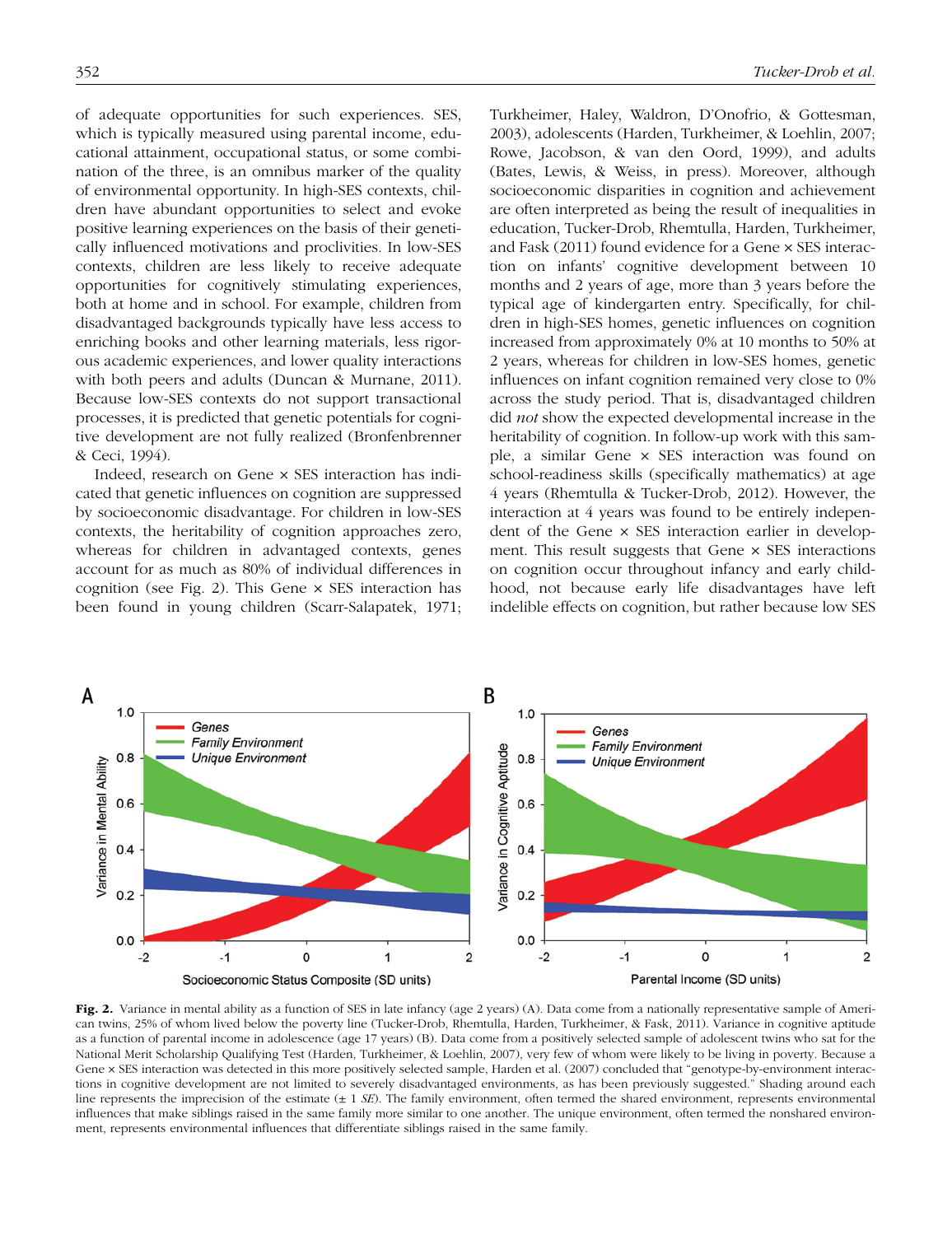children are recurrently exposed to poor environments that have novel, yet analogous, interactions with their genes at different ages.

Although a number of studies have replicated Gene × SES interactions on cognition, a handful of notable studies with sound designs have failed to replicate these effects (see Hanscombe et al., 2012 for a review). It is noteworthy that these failures to replicate have predominantly been in northern European nations, where social welfare systems are more comprehensive, whereas most of the positive results have been obtained in the United States, where social class differences in educational opportunity are vast. Socioeconomic disadvantage may not disrupt gene-environment transactions to the same extent in countries that ensure access to adequate medical care and high-quality education. Future research should identify the specific circumstances in which these Gene  $\times$  SES interactions hold, by taking into account both macroenvironmental contexts (e.g., regional and national characteristics) and school- and family-level differences in economic opportunity and constraint.

# Conclusions and Outlook

The results reviewed here suggest a provocative reconceptualization of the relationship between social opportunity and the magnitude of heritable variation in cognition. We began this article with a quote that illustrates the common view that heritability estimates provide an "upper bound" on the effects of social intervention—if cognition is very heritable, then the environment cannot matter as much. In fact, research on how the heritability of cognition differs across development and across context suggests that *genetic influences on cognition are maximized by environmental opportunity*. The highest heritability estimates are obtained for older children and adolescents from economically advantaged homes—that is, among children who have the autonomy to select environmental experiences consistent with their own interests and who have an array of high-quality experiences to choose from. As social, educational, and economic opportunities increase in a society, genetic differences will account for *increasing* variation in cognition—and perhaps ultimately in educational and economic attainment.

Distinguishing transactional processes from the "direct" influences of genes is more than a simple academic exercise. As Plomin, DeFries, and Loehlin (1977) wrote:

Although formally it may not matter one whit in which way the effects of the genes are mediated, in practice it often matters quite a few whits, especially if one should happen to be interested in intervening in the process. (p. 321)

Indeed, child-driven transactions may be critical for intervention success. For example, Epps and Huston (2007) found that a poverty intervention changed parenting behaviors indirectly through effects on child behaviors; there was no immediate, direct effect of the intervention on parenting behaviors. In other words, the intervention was unable to directly influence parents to provide higher quality care but was able to change child behaviors to evoke more effective care from their parents. By determining the specific environmental transactions that amplify genetic influences across development and across contexts, researchers may uncover new opportunities for environmental intervention.

### Recommended Reading

- Bronfenbrenner, U., & Ceci, S. J. (1994). (See References). A theoretical account of how social context and genetic potentials interact to influence positive developmental outcomes.
- Dickens, W. T., & Flynn, J. R. (2001). (See References). An indepth treatment of how transactional processes can cause small genetic differences to be amplified to result in large estimates of heritability.
- Nisbett, R. E., Aronson, J., Blair, C., Dickens, W., Flynn, J., Halpern, D. F., & Turkheimer, E. (2012). Intelligence: New findings and theoretical developments. *American Psychologist*, 67, 130–159. A survey of the past 15 years of research on intelligence, including a section containing a review of empirical studies on "Social Class and Heritability of Cognitive Ability."
- Scarr, S., & McCartney, K. (1983). (See References). A groundbreaking article on how genetic differences can come to be correlated with environmental differences over development.
- Tucker-Drob, E. M., & Harden, K. P. (2012b). See reference list. A recent study detailing a possible mechanism through which Gene  $\times$  SES interactions might operate.

#### Declaration of Conflicting Interests

The authors declared that they had no conflicts of interest with respect to their authorship or the publication of this article.

#### Funding

This research was supported by the National Institute of Child Health and Human Development (NICHD) Grant R21-HD069772. D. Briley was supported by NICHD Grant T32-HD007081. The Population Research Center at the University of Texas at Austin is supported by NICHD Grant R24-HD042849.

## References

Barro, R. J., & Lee, J. W. (2000). *International data on educational attainment: Updates and implications* (CID Working Paper No. 42). Cambridge, MA: Center for International Development.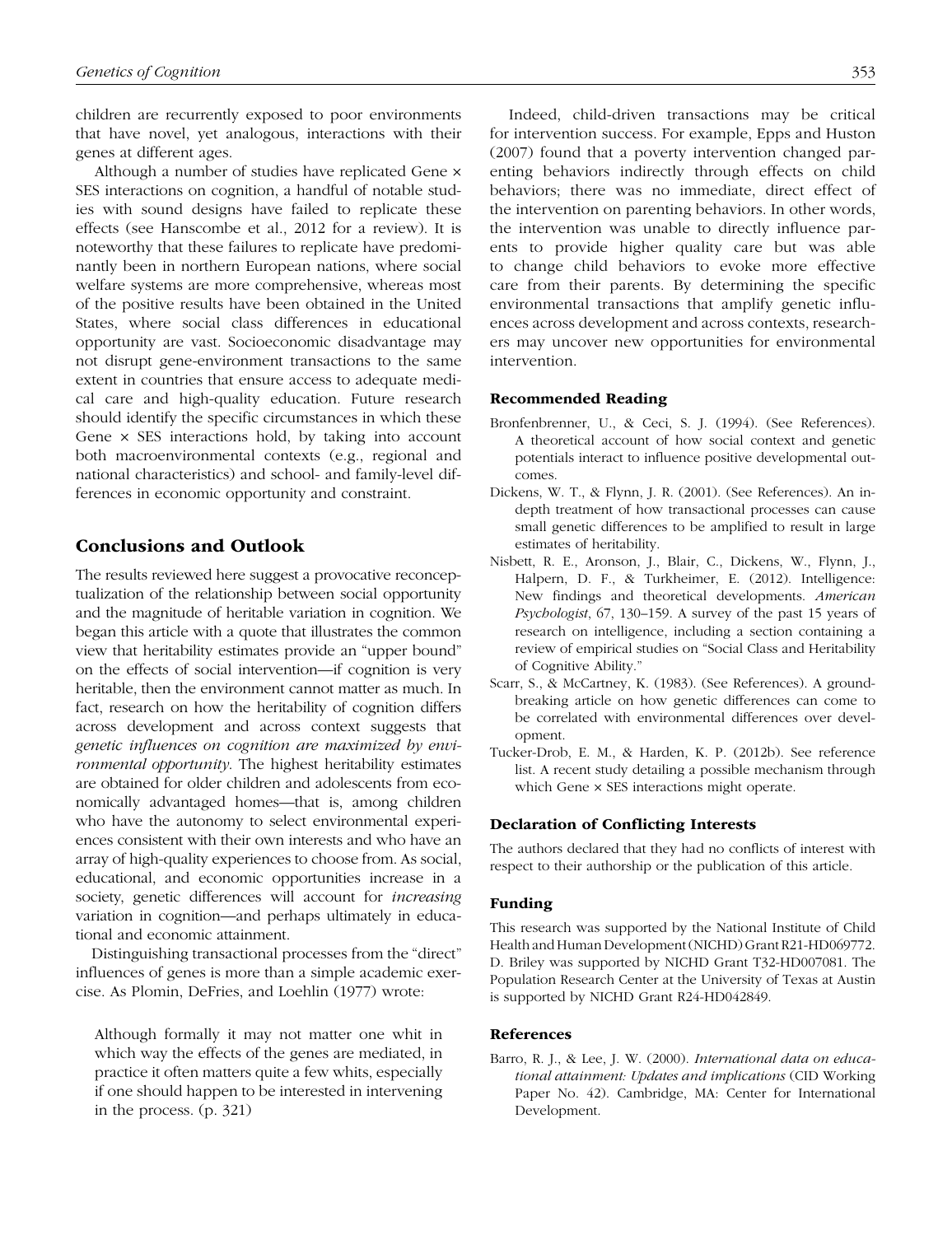- Bates, T. C., Lewis, G. J., & Weiss, A. (in press). Childhood socioeconomic status amplifies genetic effects on adult intelligence. *Psychological Science*.
- Bishop, E. G., Cherny, S. S., Corley, R., Plomin, R., DeFries, J. C., & Hewitt, J. K. (2003). Development genetic analysis of general cognitive ability from 1 to 12 years in a sample of adoptees, biological siblings, and twins. *Intelligence*, *31*, 31–49.
- Bouchard, T. J., & McGue, M. (1981). Familial studies of intelligence: A review. *Science*, *212*, 1055–1059.
- Briley, D. A., & Tucker-Drob, E. M. (in press). Explaining the increasing heritability of cognitive ability across development: A meta-analysis of longitudinal twin and adoption studies. *Psychological Science*.
- Bronfenbrenner, U., & Ceci, S. J. (1994). Nature-nurture reconceptualized in developmental perspective: A bioecological model. *Psychological Review*, *101*, 568–586.
- Chabris, C. F., Hebert, B. M., Benjamin, D. J., Beauchamp, J. P., Cesarini, D., van der Loos, M. J. H. M., . . . Laibson, D. (2012). Most reported genetic associations with general intelligence are probably false positives. *Psychological Science*, *23*, 131–1323.
- Charney, E. (2012). Behavior genetics and post genomics. *Behavioral and Brain Sciences 35*, 331–358.
- Cherny, S., Fulker, D. W., Emde, R. N., Plomin, R., Corley, R. P., & DeFries, J. C. (2001). Continuity and change in general cognitive ability from 14 to 36 months. In R. N. Emde & J. K. Hewitt (Eds.), *Infancy to early childhood: Genetic and environmental influences on developmental change* (p. 206–220). New York, NY: Oxford University Press.
- Davies, G., Tenesa, A., Payton, A., Yang, J., Harris, S. E., Liewald, D., . . . Deary, I. J. (2011). Genome-wide association studies establish that human intelligence is highly heritable and polygenic. *Molecular Psychiatry*, *16*, 996–1005.
- Davis, O. S. P., Haworth, C. M. A., & Plomin, R. (2009). Dramatic increase in heritability of cognitive development from early to middle childhood: An 8-year longitudinal study of 8,700 pairs of twins. *Psychological Science*, *20*, 1301–1308.
- Dickens, W. T., & Flynn, J. R. (2001). Heritability estimates versus large environmental effects: The IQ paradox resolved. *Psychological Review*, *108*, 346–369.
- Duncan, G. J., & Murnane, R. J. (Eds.). (2011). *Whither opportunity? Rising inequality, schools, and children's life chances*. New York, NY: Russell Sage.
- Epps, S. R., & Huston, A. C. (2007). Effects of a poverty intervention policy demonstration on parenting and child behavior: A test of the direction of effects. *Social Science Quarterly*, *88*, 344–365.
- Hanscombe, K. B., Trzaskowski, M., Haworth, C. M. A., Davis, O. S. P., Dale, P. S., & Plomin, R. (2012). Socioeconomic status (SES) and children's intelligence (IQ): In a UK-representative sample SES moderates the environmental, not genetic, effect on IQ. *PLoS ONE*, *7*, e30320. doi:10.1371/journal.pone.0030320
- Harden, K. P., Turkheimer, E., & Loehlin, J. C. (2007). Genotype by environment interaction in adolescents' cognitive aptitude. *Behavior Genetics*, *37*, 273–283.
- Hart, S. A., Petrill, S. A., Deater-Deckard, K., & Thompson, L. A. (2007). SES and CHOAS as environmental mediators of

cognitive ability: A longitudinal genetic analysis. *Intelligence*, *35*, 233–242.

- Haworth, C. M. A., Wright, M. J., Luciano, M., Martin, N. G., De Geus, E. J. C., Van Beijsterveldt, C. E. M., & Plomin, R. (2009). The heritability of general cognitive ability increases linearly from childhood to young adulthood. *Molecular Psychiatry*, *15*, 1112–1120.
- Heath, A. C., Berg, K., Eaves, L. J., Solaas, M. H., Corey, L. A., Sundet, J., . . . Nance, W. E. (1985). Education policy and the heritability of educational attainment. *Nature*, *314*, 734–736.
- Hoekstra, R. A., Bartels, M., & Boomsma, D. I. (2007). Longitudinal genetic study of verbal and nonverbal IQ from early childhood to young adulthood. *Learning and Individual Differences*, *17*, 97–114.
- Holt, J. (2009, March 27). Get smart (book review: Intelligence and how to get it: Why schools and culture count). *The New York Times*. Retrieved from http://www.nytimes [.com/2009/03/29/books/review/Holt-t.html](http://www.nytimes.com/2009/03/29/books/review/Holt-t.html)
- Kendler, K. S., & Baker, J. H. (2007). Genetic influences on measures of the environment: A systematic review. *Psychological Medicine*, *37*, 615–626.
- Kuhnle, S. (1986). Norway. In P. Flora (Ed.), *Growth to limits: The Western European welfare states since World War II* (pp. 117–196). Berlin, Germany: Walter de Gruyter.
- Lugo-Gil, J., & Tamis-LeMonda, C. S. (2008). Family resources and parenting quality: Links to children's cognitive development across the first 3 years. *Child Development*, *79*, 1065–1085.
- Malykh, S. B., Zyrianova, N. M., & Kuravsky, L. S. (2003). Longitudinal genetic analysis of childhood IQ in 6- and 7-year-old Russian twins. *Twin Research*, *6*, 285–291.
- Marsh, H. W., Trautwein, U., Lüdtke, O., Köller, O., & Baumert, J. (2005). Academic self-concept, interest, grades and standardized test scores: Reciprocal effects models of causal ordering. *Child Development*, *76*, 297–416.
- McArdle, J. J. (1986). Latent variable growth within behavior genetic models. *Behavior Genetics*, *16*, 163–200.
- McCartney, K., Harris, M. J., & Bernieri, F. (1990). Growing up and growing apart: A developmental meta-analysis of twin studies. *Psychological Bulletin*, *107*, 226–237.
- McGue, M. (1997). The democracy of the genes. *Nature*, *388*, 417–418.
- McGue, M., Bouchard, T. J., Iacono, W. G., & Lykken, D. T. (1993). Behavioral genetics of cognitive ability: A life-span perspective. In R. Plomin & G. E. McClearn (Eds.), *Nature, nurture, and psychology* (pp. 59–76). Washington, DC: American Psychological Association.
- Petrill, S. A., Lipton, P. A., Hewitt, J. K., Plomin, R., Cherny, S. S., Corley, R., & DeFries, J. C. (2004). Genetic and environmental contributions to general cognitive ability through the first 16 years of life. *Developmental Psychology*, *40*, 805–812.
- Plomin, R., DeFries, J. C., & Loehlin, J. C. (1977). Genotypeenvironment interaction and correlation in the analysis of human behavior. *Psychological Bulletin*, *84*, 309–322.
- Polderman, T. J., Gosso, M. F., Posthuma, D., Van Beijsterveldt, T. C., Heutink, P., Verhulst, F. C., & Boomsma, D.I. (2006). A longitudinal twin study on IQ, executive functioning,